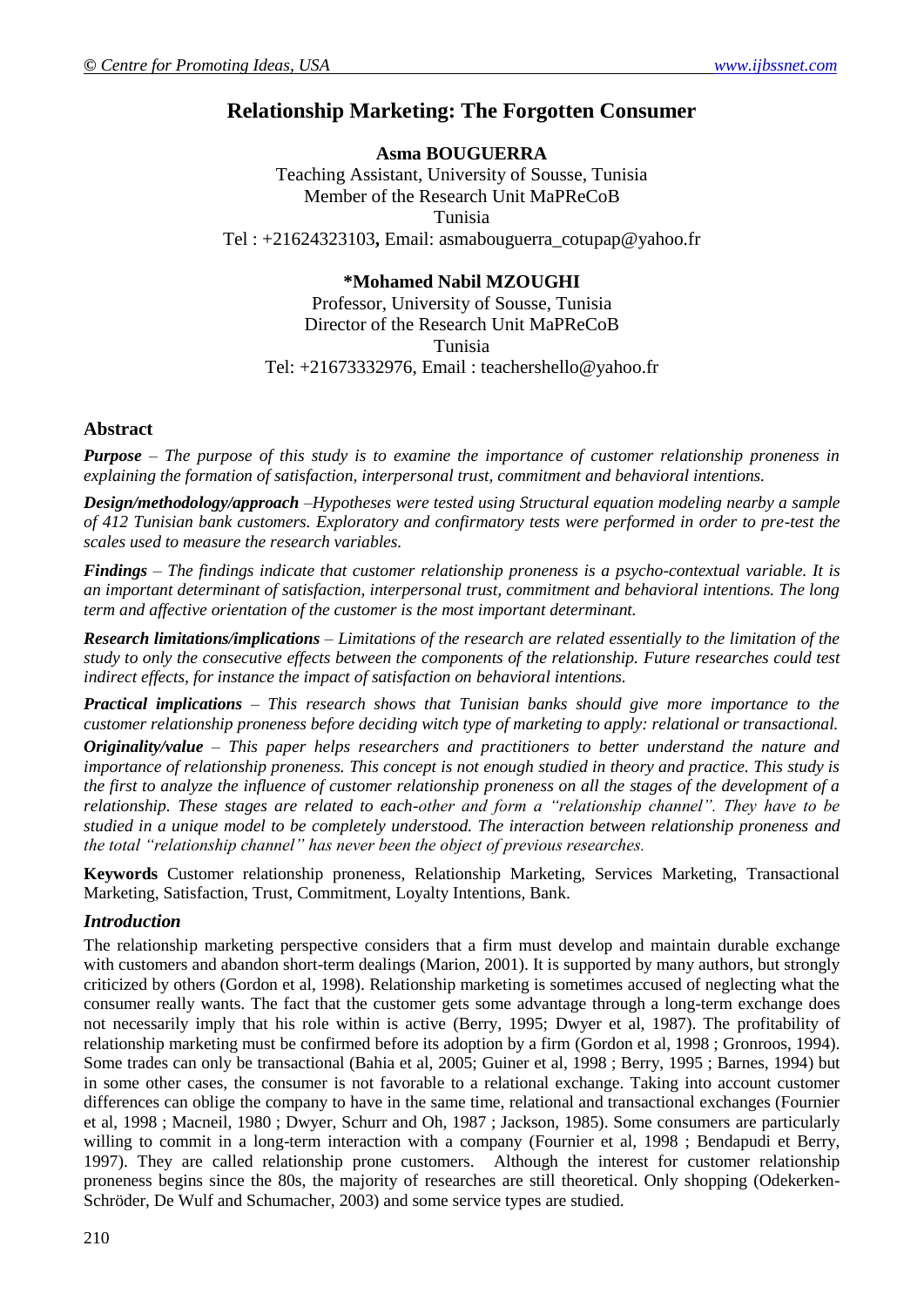Satisfaction, trust, commitment and behavioral intentions represent the most cognitive evaluations, affects and behaviors that can result from a commercial exchange (Aurier et al, 2001 ; Garbarino and Johnson, 1999). The studies which use these constructs to differentiate between relational and transactional consumers are few (Garbarino and Johnson, 1999 ; Beatty et al, 1996). All previous studies prove the impact of relationship proneness on some relationship variables, but they ignored other important outcomes. Researchers have not previously done a complete analysis that integrates in the same time the effect of customer relationship proneness on the "relationship channel" and the interactions between the components of this last.

In order to understand the impact of the customer relationship proneness, the whole "relationship channel" has to be integrated. In fact, the components of this last are interrelated. Understanding the impact of customer relationship proneness on one component of the "relationship channel" depends on the integration of the other components. The fundamental theoretical contribution of this paper consists of integrating the "relationship channel" to show the importance and the impact of the customer relationship proneness, which is obviously neglected in the pioneering studies on this topic. The first purpose of the current research is to study the effect of *customer relationship proneness* on the components of the relationship channel". This last is a set of consecutive and related variables: *satisfaction, trust, commitment and behavioral intentions* (Aurier et al, 2001). The second objective of this research is to analyze the stability of this channel by testing all the effects in a whole model. A structural equation model is tested on a sample of Tunisian banking customers.

#### **Customer relationship proneness**

In some cases, the consumer chooses to have a close relationship with a firm but in other circumstances he is obliged to engage in (Bendapudi and Berry, 1997). Different concepts can be used to refer to the desire for a relational interaction with the firm: motivation (Beatty et al, 1996), motivational investment (Dwyer et al, 1987) or relationship proneness (De Wulf et al, 2001; Bendapudi and Berry ; 1997, Christy et al ; 1996). The latter can be a used to decide witch strategy to adopt, transactional or relational (*Odekerken-Schröder* et al, 2003 ; Prim and Sabadie, 2003 ; Blomer et al, 2003 ; Bendapudi and Berry, 1997). This is important as it can influence the loyal behavior of a consumer (Garbarino and Johnson, 1999).

# **Theoretical Approaches**

The interest toward the concept of relationship proneness is not enough on theoretical and empirical levels (Bendapudi and Berry, 1997; De Wulf et al, 2001). The attention is more given to the context of tangible possessions than to services (Odekerken-Schröder et al, 2001). A variety of definitions of relationship proneness exists but there is an agreement about some criteria. Relationship proneness is a conscious and relatively stable tendency to commit in a relationship with a salesperson (De Wulf et al, 2001 ; Dick and Basu, 1994). It is more related to a preference than to just an appropriateness (Dick and Basu, 1994). There are three theoretical approaches to relationship proneness; they are contextual, psychological and psycho-contextual:

- To the first approach, the factors influencing relationship proneness are of a contextual nature: the product type (physical possession or service), (Odekerken-Schröder et al, 2003 ; Bloemer and Odekerken-Schröder, 2002 ; Bendapudi and Berry, 1997 ; Berry, 1995), the service complexity (Berry, 1995) etc. Financial services constitute a particularly favorable context to the development of relationship proneness.

- According to the psychological approach, the relational or transactional orientation of the customer depends on his personality. Some customers are looking for close relationship while others prefer a short-term contact (Schaves and Barnes, 1996). Christy et al (1996) prefer to use the term "psychological predisposition". Relationship proneness is then a conscious, voluntary and relatively stable psychological tendency of the consumer to commit in an emotional relationship with a brand (Ouzaka, 2002). This theoretical approach is adopted by Barnes (1997) in a financial services environment.

- Relationship proneness is defined by the psycho-contextual vision using both personal and contextual aspects. It is a "relatively stable and conscious tendency to commit in a relationship with the supplier of a given product category" (Darpy and Prim-Allaz, 2007). Individual factors that influence relationship proneness are the sociability, the need of social recognition, the shopping pleasure and the devotion towards the product category (Odekerken-Schröder et al, 2003). Relationship proneness is also related to several contextual variables: the content and the frequency of the exchanges (Barnes, 1997), the necessity of a regular repair of the product, the transfer costs, the purchase frequency and the possibility of personalizing the offer. Financial services facilitate the development of relationship proneness (Ennew et Binks, 1995 in Barnes and Howlett, 1998). The psycho-contextual approach is adopted in this research because it takes into account all

the psychological and contextual variables responsible on its development.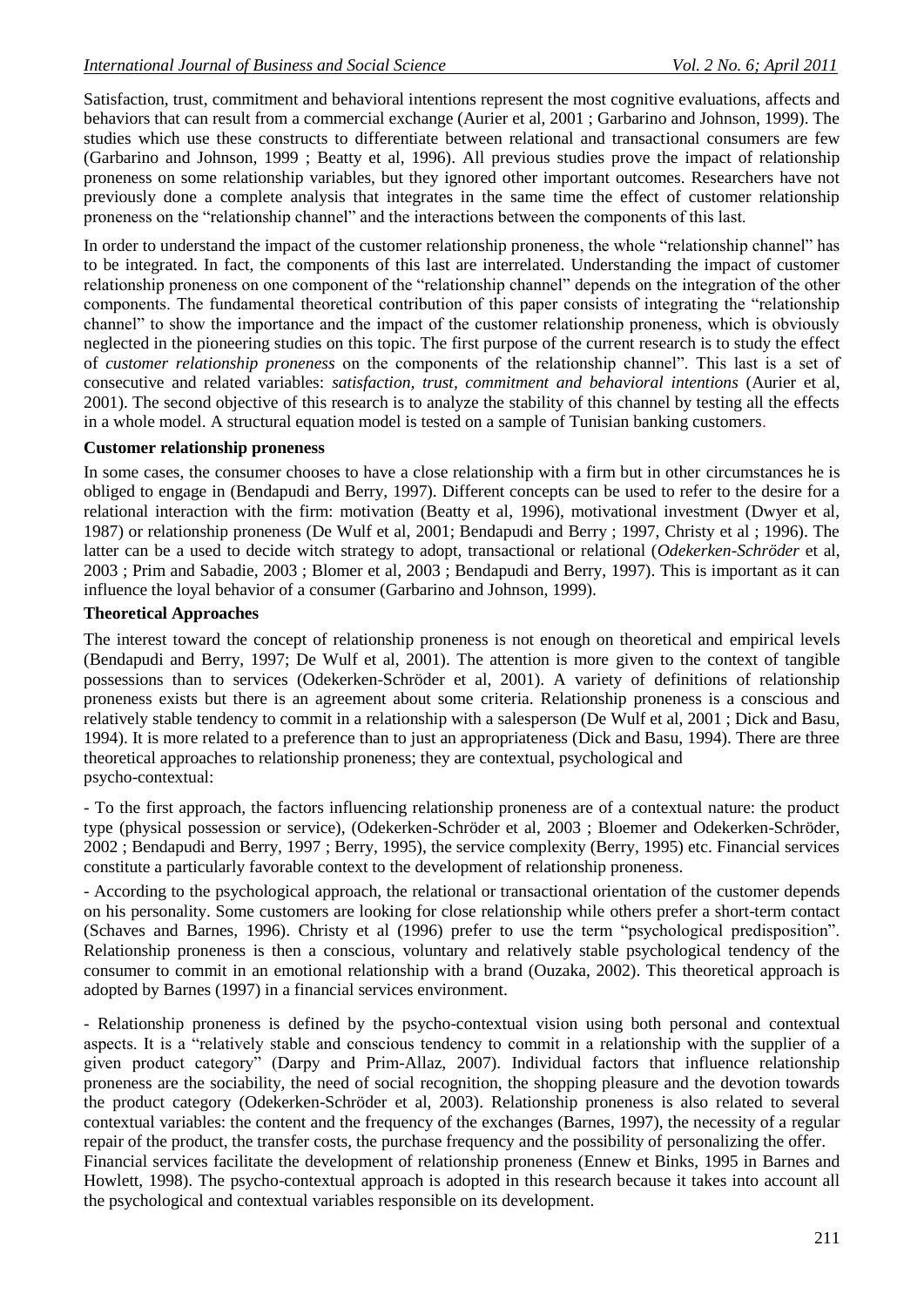# **Dimensions**

Various dimensions exist according to each theoretical approach. For the psycho-contextual conception, four dimensions are to be distinguished:

-Financial dependence: it is the contextual element which refers to the transfer cost from a supplier to another (Jackson, 1985).

-Temporal orientation: the relational exchange takes place during relatively long periods of time (Macneil, 1980).

-Functional orientation: the transactional consumers are particularly concerned about the technical characteristics of the exchange (Gronroos in Benamour and Prim, 2000).

-Emotional orientation: it reflects the importance of the psychological comfort resulting from an exchange (Bendapudi and Berry, 1997). -Functional orientation: the transactional consumers are particularly concerned about the technical characteristics of the exchange (Gronroos in Benamour and Prim, 2000).

-Emotional orientation: it reflects the importance of the psychological comfort resulting from an exchange (Bendapudi and Berry, 1997).

#### **Exchange consequences: evaluation, feelings and intentions: A theoretical view**

Any customer develops during a commercial exchange an evaluation, some feelings and intentions. Satisfaction, trust, commitment and behavioral loyalty are the most important variables that can result from an exchange. They form the "relationship channel". Their interactions represent a set of consecutive effects (Depardon et N'Goala, 2009).

#### **Satisfaction**

It is a feeling that a customer can have through the interaction with a firm (Carrillat et al, 2009 ; Vanhamme, 2004 ; Cadotte et al, 1987 ; Hill, 1986 ; Czepiel, et al. in Westbrook et Oliver, 1981). Divergent terms such as "cognitive evaluation " or "affect" are used by authors to describe the satisfaction construct. Two different approaches exist: cognitive and affective.

#### - Theoretical approaches

There are two approaches:

- Cognitive Approach: satisfaction is a result of the evaluation of a consumption experience (Meng and Elliott, 2009) on the basis of an initial standard (Westbrook et Oliver, 1998 ; Cadotte et al, 1987). The disconfirmation theory explains the foundation of satisfaction (Kortelahti in Reynolds and Simintiras, 2000 ; Cadotte et al, 1987). The consumer has standards that he uses to judge the performance of a firm (Boulding et al, 1993). These standards depend on the past consumption experiences (Woodruff et al in Hill, 1986). The performances are compared to an "indifference zone" that includes the adequate performance level for the consumer. The superior border of the "indifference zone" represents the "wished performance" (Chandon and Bartikowski, 2004). The customer is satisfied when actual performances exceed those of the last experience (Chandon and Bartikowski, 2004) and he is in a positive disconfirmation state (Smith and Costello, 2009). When performances are below the lower border of the "indifference zone", the customer is unsatisfied (Chandon and Bartikowski, 2004) and he is in a negative disconfirmation state (Smith and Costello, 2009, Oliver, 1980). When performances are within the "indifference zone" the customer is indifferent (Chandon and Bartikowski, 2004). The disconfirmation theory is criticized for not well explaining the satisfaction and its underlying processes (Westbrook and Reilly 1983).

- Affective approach: the satisfaction depends on both cognitive and affective factors (Oliver, 1998 ; Meng and Elliott, 2009 ; Vanhamme, 2004 ; Zins, 2001). The emotions resulting from a consumption experience influence satisfaction (Zins, 2001). Pleasure is a necessary antecedent of satisfaction (Wirtz, 1994). The affective approach shows that the argumentation of cognitive theories can be reversed. The "affect" can certainly be an origin of cognition.

# - Types

There are essentially two types of satisfaction: transactional and relational. The first is related to a one transaction (Shankar et al, 2003). The second concerns the hole consumption experience (Shankar et al, 2003 ; Johnson and Fornell in Chumpitaz et Swaen, 2004 ; Garbarino and Johnson, 1999 ; Evrard and Aurier, 1996 ; Anderson et al, 1994) and it depends on the first type (Rowe and Coote, 2000).

The affective approach of satisfaction is adopted here. It takes into account evaluative and emotional aspects of satisfaction at the same time. The overall satisfaction is more complete than the transactional one.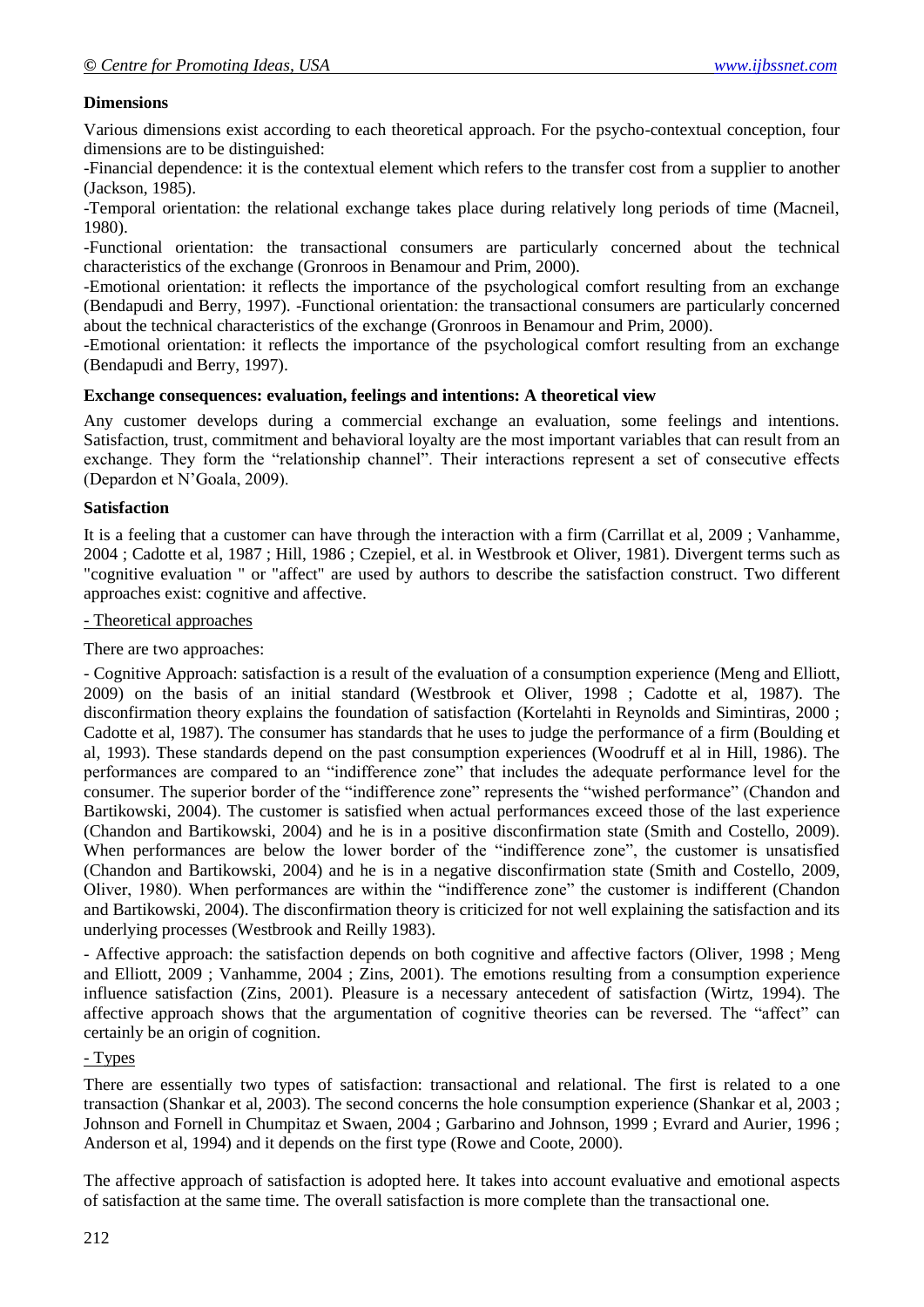# **Trust**

Many marketing studies have considered the trust concept (Swaen and Chumpitaz, 2008 ; Ganesan, and Hess, 1997 ; Morgan and Hunt, 1994). While definitions vary from one study to another, there is a consensus that trust appears only after a durable exchange (Zineldin et al, 2000).

# - Theoretical approaches

The literature does not support a unique definition of trust (Simon, 2007). Diverse concepts are used such as expectation, belief, desire or behavior (Chouk and Perrien, 2004). The works can be associated to two theoretical approaches: behavioral and psychological (Chouk and Perrien, 2005).

-Behavioral approach: trust is a "conative" component (Johnson and Grayson, 2005, Chouk and Perrien, 2004). It represents all the actions that can result from the interaction with a firm. It is related to the risktaking behavior associated to an exchange (Smith and Barclay, 1997) or to the level of dependence of the customer on his partner (Moorman et al, 1993).

-psychological approach: trust is a psychological state (Smith and Barcley, 1997). It is the fact of believing that the second part will provide the required resources in the way desired by the first partner (Foa and Foa in Wagner and Rydstrom, 2001). Trust exists when we believe that the actions of the exchange partner are in our favor and best interest (Anderson and Narus, 1990).

# - Dimensions

There are three different dimensions conceptions. They consider at most three factors: cognitive (credibility), emotional (benevolence) and morale (integrity).

- Trust has only one dimension according to the first conception. It is the desire to be sensitive to the actions of the partner so that the exchange can be important (Mayer et al, 1995).

- Two dimensions are considered by a second conception: credibility and benevolence (Ganesan, 1994).

The credibility, a cognitive variable, is the belief that the partner is skilled and reliable (Ganesan, 1994; Gurviez and Korchia, 2002). It results from the experience of a person and the examination of the partner's reputation (Johnson and Grayson, 2005). It is called honesty by Morgan and Hunt (1994) and Reliability by Johnson-George and Swap (1982 in Gurviez and Korchia, 2002).

The benevolence is the belief that the exchange partner has good intentions (Ganesan, 1994). It means that this last does not act only to realize profit (Tan and Sutherland, 2004). The benevolence depends on the degree of interest and on the motivation expressed by the exchange partner (Tan and Sutherland, 2004).

- Three dimensions are taken to account by other authors: credibility, benevolence and integrity. The threedimensional view is the most adopted in marketing research (Tan and Sutherland, 2004). Integrity refers to the conviction that a partner is honest and respect the other' values (Tan and Sutherland, 2004 ; Mayer et al, 1995). It is completed or replaced in some works by the "predictability" dimension. The latter is related to the stability of the partner's behavior (Tan and Sutherland, 2004). It can be then integrated in the integrity dimension.

# - Types

Four types of trust can be considered when the exchange involves two companies and two individuals (the representatives of both firms) (Ganesan et Hess (1997):

-Interpersonal: between the representative of the offer and that of the request;

-Organizational: between the representatives of a company and the other firm;

-Intra-organizational: between an individual and an organization which he represents;

-Inter-organizational: between the two companies.

In this study, we choose the bi-dimensional approach. The considered factors are the benevolence and the credibility. Only tne interpersonal type of trust is selected.

# **Commitment**

Researches in relationship marketing prove that the durability of a relationship requires the commitment of the buyer (Anderson et Weitz, 1989 ; Morgan and Hunt, 1994). The commitment of the two parties is essential in a services' context (Berry and Parasuraman, 1991 in Morgan and Hunt, 1994). Commitment and loyalty are two close concepts. The model developed by Lichtlé and Plichon (2008) shows that loyalty can be defined using commitment and behavioral intentions. Ambler (1995 in Frisou, 1998) consider also that the loyalty is a commitment that ends to repetitive purchases.

- Approaches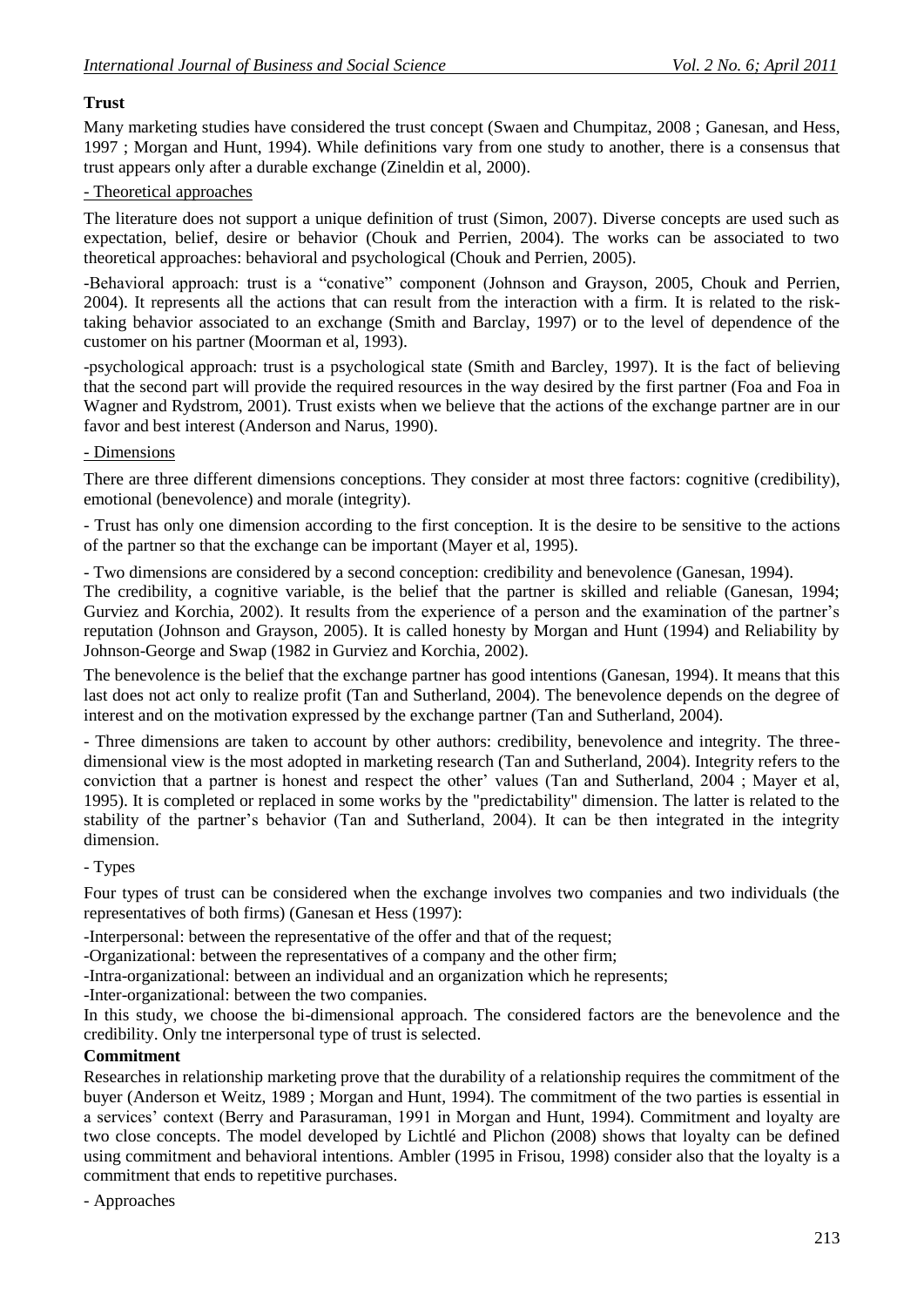A variety of definitions can be grouped in to two approaches:

-Temporal approach: the commitment depends exclusively on the exchange duration. Some researches consider that the commitment can exist in both short and long periods. The commitment is then the desire to develop a stable exchange and the will to accept short-term sacrifices (Anderson and Weitz in bozzo, 1999).

According to some authors, commitment exists only after durable exchanges. In that case, commitment is frequently defined as a continuous motivation to maintain the relationship (Zineldin et al, 2000).

-Attitudinal Approach: the behavior intentions and the attitude are the two dimensions of the commitment (Storbacka et al, 1994). The commitment is related to an identification to a particular brand (Depardon and N' Goala, 2009). The relationship is more stable when there is commitment (Lacey, 2007). The dimensions of commitment are the cognitive and the emotional one (Gutierrez et al, 2004). The first is utilitarian. It explains why the interaction is preserved. The second is composed of the feelings between the partners (Weinberg, 1998).

#### - Dimensions

The number of dimensions of commitment depends on the chosen approach (Lacey, 2007) :

- Unidimensional structure: according to the temporal approach, the commitment has only one dimension. Only the behavior and the duration of the relationship are considered (Morgan and Hunt, 1994; Anderson and Weitz, 1992).

- Bidimensional structure: the attitudinal approach considers the emotional and cognitive dimensions, according to a first conception (Fullerton, 2003). The emotional commitment is based on attachment and similarity felt with regard to the partner (Bendapudi and Berry, 1997). It is of relational type (Morgan and Hunt, on 1994). In the consumption area, there is emotional commitment when the consumer is motivated and wants to maintain the relation (Bendapudi and Berry, on 1997).

The calculative commitment or "continuity" results from the comparison between the costs of breaking the relationship and the benefits of its preservation (Allen and Mayer, 1990 in Pimentel and Cristy, 2004).

It is affected by the importance of the change costs (Fullerton, 2003; Bendapudi and Berry, 1997; Allen and Meyer, 1990 in Pimentel and Cristy, 2004), by the nonexistence of alternatives and by the level of dependence towards the partner (Johnson et al, 2008). It is strengthened when the profits can not be replaced easily (Dwyer, Schurr and Oh, 1987). The commitment has an effect on the behavior only when both aspects, cognitive and emotional, exist (Fullerton, on 2003).

- Three-dimensional structure: the attitudinal approach takes into account three dimensions according to a second conception. We distinguish three three-dimensional structures. For the first one, the dimensions of the commitment are emotional, cognitive, and temporal (Singh, 2008). For second, the aspects of commitment are emotional, temporal and behavioral (Gutierrez et al, 2004). For the third, based on the Allen and Meyer model (in Pimentel and Kristy, 2004), dimension are emotional, cognitive and normative (N' Goala, 2007). This last factor explains the sense of responsibility of the consumer towards the relation and towards its preservation (Davis and Mentzer, 2008). It is not frequently used in marketing research (N'Goala, 2007). This last dimensional structure is adopted within our research. It considers all possible reasons of the preservation of a relationship.

# **Loyalty behavioral intentions**

The loyalty is the ultimate objective of the works in the relationship marketing context. It is considered according to two approaches: behavioral and attitudinal (Lacoeuilhe, 2000).

- Attitudinal approach: the repetitive purchasing behavior must have a psychological basis. Two conceptions are to be distinguished. For the first one, the behavior and the attitude are both necessary to define loyalty (Lacoeuilhe, 2000). The "true" loyalty supposes the existence of a psychological commitment and a repetitive purchase (Jacoby, 1971 in Goldberg, 1982). It implies a positive attitude to the company (Dick and Basu, 1994). For the second conception, the positive attitude is sufficient to be considered loyal to a brand (Sheth and Park, 1974). The behavior is not all the time necessary (Sheth and Park, 1974). The loyalty can exist on an emotional level, an evaluative and\or a behavioral according to the product category and the role of the consumer (Sheth and Park, 1974) as well as the attitude of this last and the decision-making stage in which he is (Oliver, 1998). For Sheth and Park (1974), a "deliberate loyalty toward a brand" exists on three plans at the same time. The behavioral component is essential when the consumer is the buyer of the product.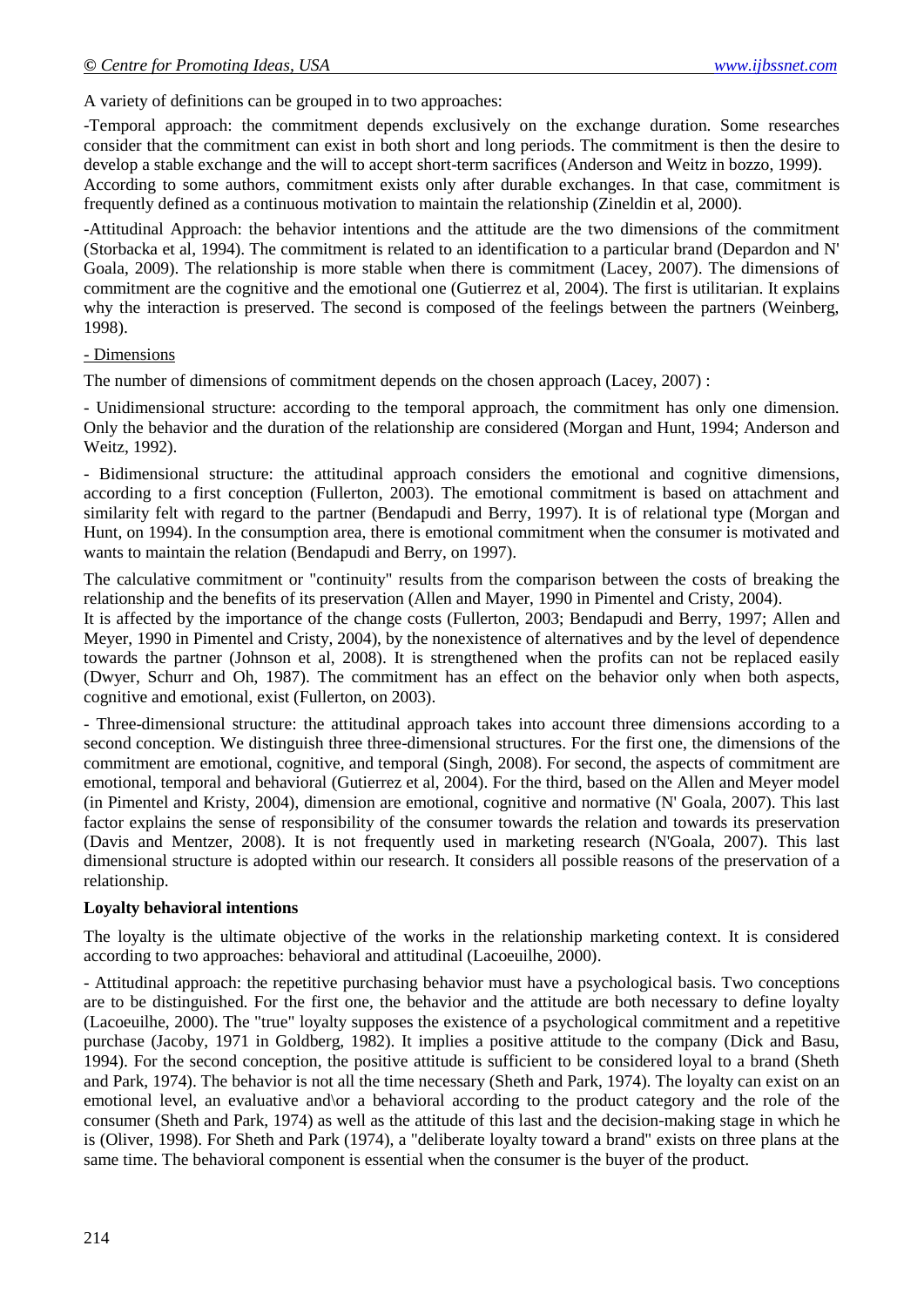- Behavioral approach: the loyalty is restricted to the behavior (Gentry and Brown, 1980). It supposes that the loyal customer buys in a repetitive way the brand and does not search information concerning other alternatives (Newman and Werbel in Lacoeuilhe, on 2000). The behavioral approach limits to describe the result of an abstract phenomenon (Lacoeuilhe, 2000). It can not explain the phenomenon of mutli-loyalty (Jacoby and Chestnut, 1978 in Golberg, 1982). A repetitive purchase without a favorable attitude can occur in case of low involvement (N' Goala, 2003).

This research keeps only the behavioral aspect of loyalty. The attitudinal approach is chosen. Loyalty, on its two levels attitude and behavior, can be studied through the consideration of the commitment and the repetitive behavior (Lichtlé and Plichon, 2008). The commitment represents the basic attitudinal dimension of loyalty (Lacey, 2007).

#### **Hypotheses**

#### **The role of customer relationship proneness: An antecedent or a moderator**

There are two different approaches:

- For a first group of authors, customer relationship proneness is a moderator of the interactions between the relational variables. Customer relationship proneness is, according to this view, a dichotomous and an entirely contextual variable. The impact of commitment on trust is different between relational and transactional customers (Garbarino et Johnson, 1999). This conception ignores the psychological reasons of the customer relationship proneness.

- For a second group of authors, the customer relationship proneness is an antecedent of the feelings and evaluations associated to an exchange. Customer relationship proneness is a continuous and not dichotomous (Odekerken-Schröder et al, 2003 ; Bloemer et Odekerken-Schröder, 2002). There are two different views concerning the variables that are affected directly by customer relationship proneness:

\*There are consecutive effects between customer relationship proneness, satisfaction, trust and commitment (Bloemer et Odekerken-Schröder, 2002). This idea is empirically verified.

\*Customer relationship proneness has a direct impact on satisfaction and commitment but an indirect effect on trust (Odekerken-Schröder et al, 2003). This last view is adequate with the psycho-contextual definition of customer relationship proneness that is adopted in this research.

Both works of Odekerken-Schröder et al (2003) and Bloemer et Odekerken-Schröder (2002) have many advantages but are incomplete. They ignore the possible impact of customer relationship proneness on behavioral loyalty. Considering this impact is essential to prove the managerial importance of customer relationship proneness.

#### **Effect of relationship proneness on satisfaction**

The satisfaction depends on personal and contextual factors (Dickson in Bloemer and Odekerken, Schröder, 2002). It is influenced by the relationship proneness of customers (Bloemer et al, 2003; Odekerken-Schröder et al, 2003). The effect is negative for Kalwani and Narakesari (1995) since the relationship prone consumers are difficult to satisfy. Bloemer et al (2003) supposes that for these consumers the satisfaction is easily insured. The positive effect is empirically validated in the context of cosmetics (Odekerken-Schröder et al, 2003).

The following hypotheses will be tested:

**H1:** customer relationship proneness has a positive impact on satisfaction

#### **Effect of customer relationship proneness on interpersonal trust**

Odekerken-Schröder et al (2003) prove that the relationship proneness is an important factor that influences trust in a hairdressing context. Their work is limited to organizational trust. The following hypothesis is proposed in this research:

**H2**: the relationship proneness of the consumer affects positively its interpersonal trust

#### **Effect of relationship proneness on commitment**

The relational intention of the customer acts on both components, emotional and calculated, of the commitment (Venetis and Ghauri, 2000). The importance of the relation for the consumer, a factor related at the same time to the individual and to the company, influences its commitment (Bloemer et al, 2003). The relational predisposition is also an important determining factor (Odekerken-Schröder et al, 2003). The following hypothesis will be tested: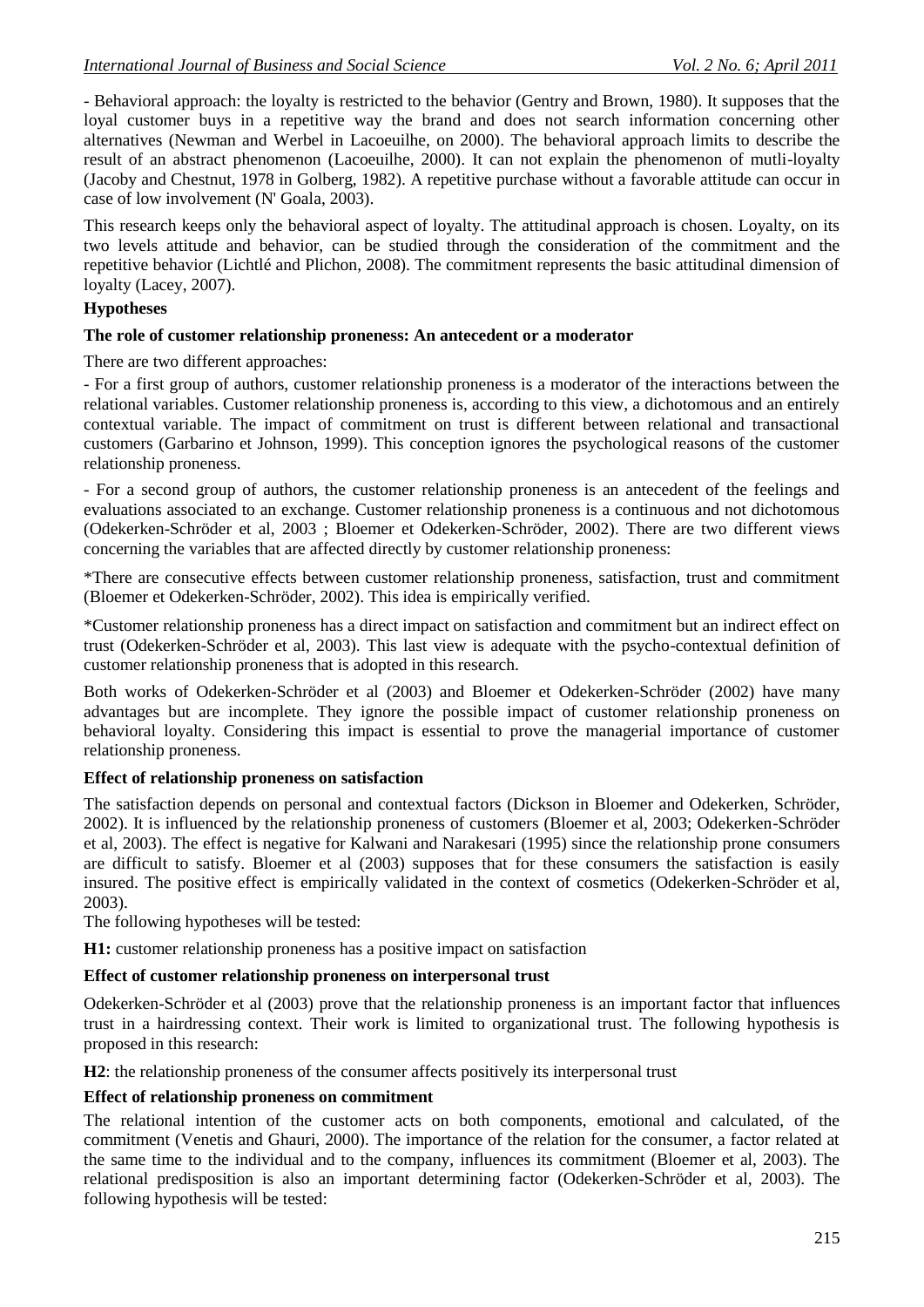**H3:** the relationship proneness of the consumer affects positively its commitment.

#### **Impact of relationship proneness on behavioral intentions**

The relationship proneness influences the behavioral intentions of loyalty towards a brand or a company (Beatty et al, 1996; Odekerken et al, 2002). This effect is estimated direct for some authors and indirect for others. Bloemer et al, (2003) show that the relationship proneness determines directly: the repetitive purchase, the word of mouth and the price. It is a question of testing in a context of banking services the following hypothesis:

**H4:** the relationship proneness impacts positively the behavioral intentions.

### **Effect of satisfaction on trust**

A positive consumption experience is the most certain means to increase credibility and benevolence of the salesman (Geyskens et al, 1999; Ganessan, 1994). Several authors prove the positive impact of satisfaction on trust (Garbarino and Johnson, 1999; Geyskens et al, 1999; Bendapudi and Berry, 1997). The trust is particularly influenced by the global satisfaction (Selnes, 1998). The satisfaction appears in a stage which precedes that of the trust. Its existence is necessary for the realization of trust (Dwyer, Schurr and Oh, 1987). The following hypothesis will be tested:

**H5**: satisfaction influences positively interpersonal trust.

#### **Impact of trust on commitment**

In a commercial environment, trust is frequently considered as an important determiner of relational commitment (Ganesan and Hess, 1997; Anderson and Weitz, 1989 ; Ganesan, 1994 ; Morgan and Hunt, 1994). Many reasons explain why trust influences commitment. This last one is associated to vulnerability and sacrifice; it can be thus only given to the partners whom we trust (Garbarino and Johnson, 1999). The commitment in a long-term relationship allows avoiding a low level of treatment (Ganesan and Hess, 1997). The lack of trust for one party leads to its disappearance for the other and to the decline of the commitment (McDonald, 1981 in Morgan and Hunt, 1994). The different components of the trust act differently on commitment. Credibility and benevolence have different effects (Ganesan and Hess, 1997).

The interpersonal credibility involves that the salesman adopts a stable and convenient behavior because of the roles which are prescribed to him (Rempel, Homes and Zanna, 1985). The interpersonal benevolence is related to the roles voluntarily adopted by the salesman. The individual behaves according to his convictions and to his will when he is not guided by predefined roles (Jones and Davis, 1965 in Ganesan and Hess, 1997). The commitment is more related to the benevolence than to the credibility. The next effects will be tested: **H6 :** interpersonal trust influences positively the commitment.

**H6a** : interpersonal credibility impacts positively the commitment.

**H6b** : interpersonal benevolence has a positive impact on commitment.

# **Effect of commitment on behavioral loyalty**

The commitment stimulates the action (Mathieu and Zajac, 1990). It influences directly the repetitive purchasing behavior. The level of commitment of the consumer encourages behaviors such as inclination to leave, cooperation (Morgan and Hunt, 1994) or word of mouth intention (Bloemer and Odekerken, Schröder, 2002). Some studies confirm the positive link between commitment and behavioral loyalty (Dick and Basu, 1994). The hypothesis to be verified is the following one:

**H7 :** Commitment has a positive impact on behavioral intentions.

# **Insert figure (1) about here**

# *Methodology*

#### **Scales**

The scales used respect three conditions. They adopt the same theoretical orientation of this study. They are developed in a banking context or at least adapted to that domain by other researches. All retained scales are continuous. All the scale items were measured by a 1-5 Likert-type scale except the behavioral intensions scale, for which a 1-7 Likert-type scale was used. Scales developed in English are translated into French through double translations made by bilingual experts. A pretest nearby 30 customers was done in order to verify if the questions are well understood (Rieunier, 2000). Some scales were originally developed in French. The others, developed in English, were translated to French using a double blind translation. The Tunisian population is much more familiar with French than with English.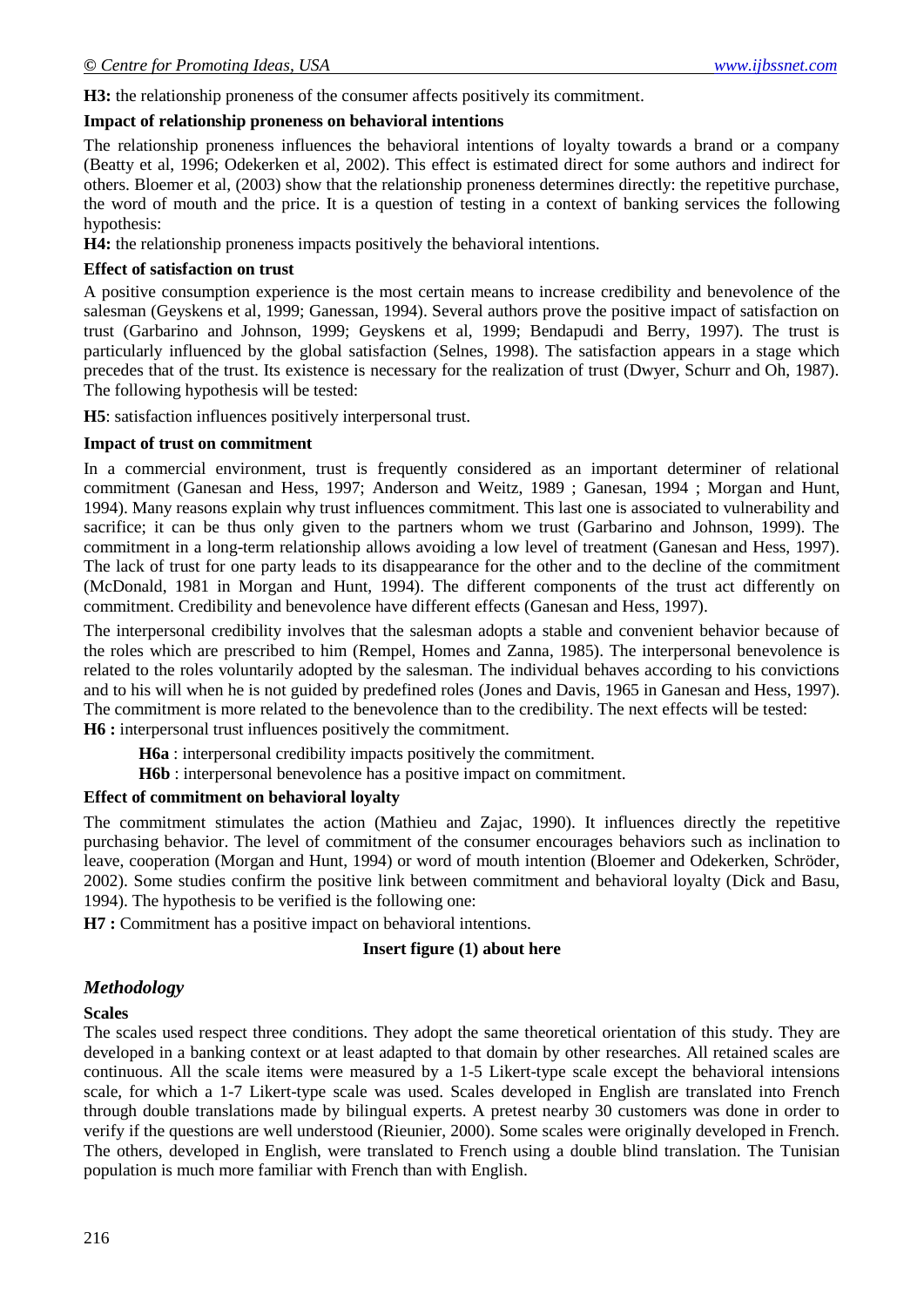Relationship proneness was measured via the scale of Benamour and Prim (2000), which through eleven items measures the dimensions: credit conditions/functional, affective, long term and short term. To measure satisfaction we selected the scale of N'Goala (2000). Eight items were used to measure the two dimensions:

Cognitive and affective. The scale of Ganesan and Hess (1997) was adopted to measure interpersonal trust. Thirteen items were used to measure the two dimensions of the scale: benevolence and credibility. The commitment measure consisted of twelve items which represent affective, instrumental and normative dimensions (N'Goala, 2000). The study of Zeithaml et al (1996) is used to measure the five dimensions of behavioral intentions: loyalty (five items), switch (two items), pay more (two items), external response (two items) and internal response (one item).

#### **Analysis procedure**

The pretest of the scales respects two stages: Component factor analysis and confirmatory factor analysis. The first one allows estimating the reliability of the scale, the dimensions and the items to be taken. The objective of the second is to confirm the result of the first analysis. The Likelihood Method of estimation is selected. Various indices are used to verify the quality of the whole measurement model. The hypothesis testing is performed using Structure Equation Modeling through a second sample. The purpose is to test a model composed of all the relationships between the variables.

#### **Sample**

For the pretest of measurement scales, a sample of 225 customers of Tunisian banks was interviewed. The information was collected nearby a convenience sample. Given the purpose of this research, there are no criteria for selecting respondents. The sample used for the hypotheses testing can only be selected after verifying the result of the pretest. The sample used for the hypotheses testing is based on the final number of items left after performing scales purification.

#### **Procedure**

A survey was conducted. Two structured face-to-face questionnaires allowed the data collection. The first questionnaire is composed of the measurement scales without eliminating any item. The second one is composed of the measurement scales after the pretest procedure. Criteria for participation included having a bank account and feeling comfortable reading a 4 pages questionnaire. We did not propose a donation to subjects in order to encourage them to participate; only those who accepted to participate were selected. Respondents were contacted by researchers directly in many bank offices. They were asked to forward the questionnaire to their family, friends or co-workers who met the criteria for participation. That was a second way that allowed collecting information.

# *Findings*

# **Reliability and validity of the scales**

The Principal Component Analyses show that the customer relationship proneness is composed of three factors. The solution holds 65.004% of information. All the dimensions have eigenvalues more than 1 (2.721, 2.349 and 1.855). Only one item is eliminated. Its representation quality is less than 0.5. The dimensions are named: "long term and affective", "short term" and "functional". The correlations of items with their corresponding factors are all more than 0.701. The confirmatory factor analysis proves the existence of the three factors. The indices are acceptable (RMSEA= $0.016$ ; X2/dll= 1.05). The GFI and AGFI indices are respectively 0.974 and 0.951. The t tests are all significant and above 2. The reliability of all the three dimensions are good, Rho de Jöreskog is of at least 0.895.

The principal component analysis shows that satisfaction is composed of only one factor. This last hold 65% of information. Its eigenvalue is of 2.6. Three items are eliminated. The solution is reliable (alpha=0.81). A second component analysis is performed in order to impose obtaining the two factors proven by the literature (cognitive and affective). Three items have to be eliminated. The solution indicates that 70.6% of information is hold. The cognitive satisfaction has a good reliability (alpha=0.7983). The reliability of affective satisfaction is low (alpha=0.5652). The confirmatory factor analysis shows that the two models, unidimensional and bidimensional, are acceptable. The first is better than the second. The RMSEA for the first is of 0.000 and 0.003 for the second. The first model is then preferred. The values of GFI (0.999) and AGFI (0.999) attest the acceptability of the model. The scale has a good reliability (Rho de Jörekog = 0.968). Two factors are obtained from the principal component analysis realized for the scale of interpersonal trust. The information hold is of 63.123 %. The components are credibility and benevolence. The eigenvalues are respectively of 3.881 and 1.168.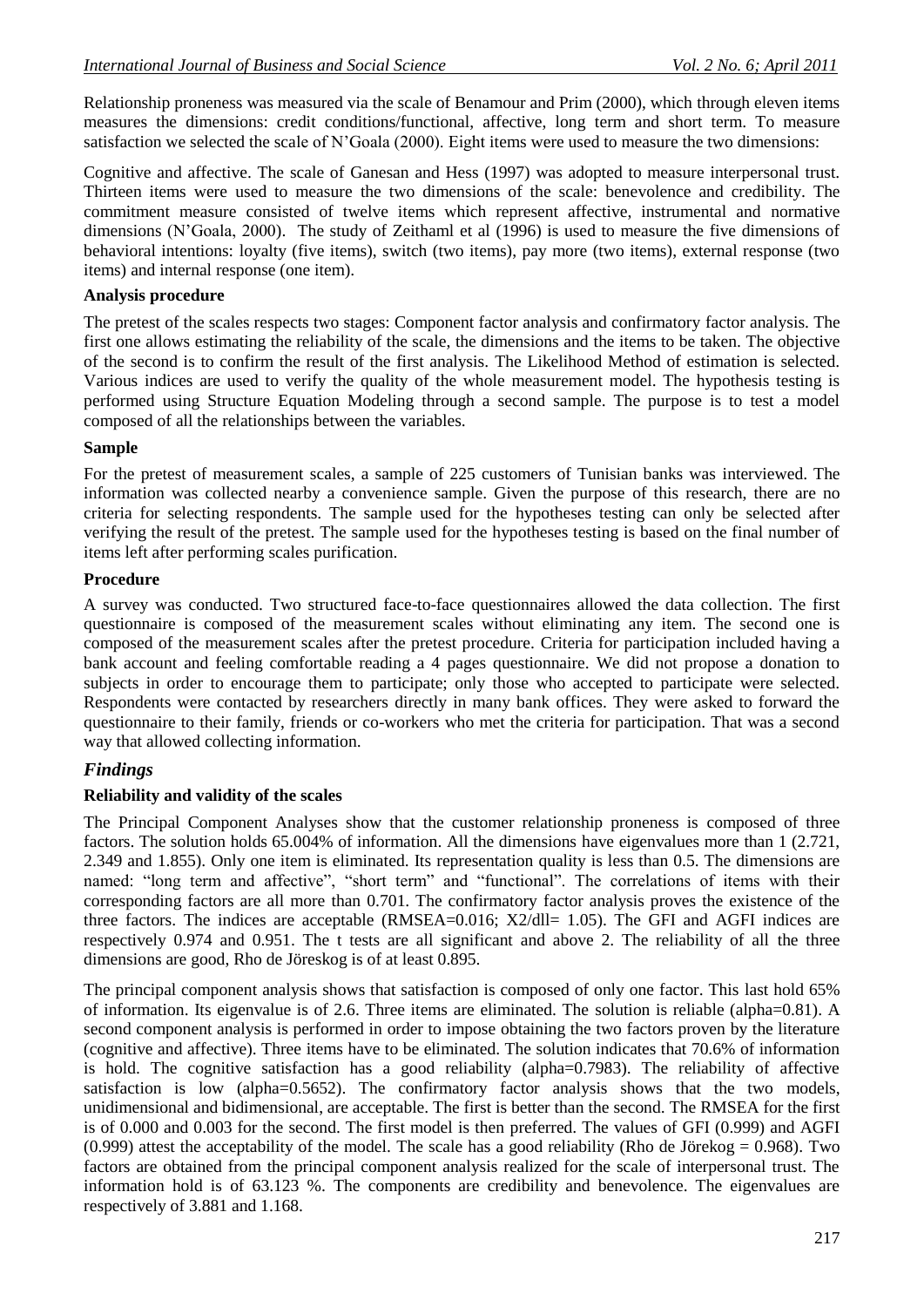The reliability of both components is acceptable; alpha is of 0.8350 for credibility and of 0.7414 for benevolence. The confirmatory factor analysis shows that the measurement model can be kept. RMSEA is of 0.054. The values of GFI (0.967) and AGFI (0.938) are good.The correlations of the items with the corresponding factor are at least of 0.671. The reliability of both components is acceptable; Rho de Jörekog is of 0.974 for the credibility and of 0.939 for the benevolence.The principal component analysis performed for the commitment scale indicates that there are only two dimensions. The normative component disappeared with all its items. 64.08% of information is hold by the solution. The two factors of are "instrumental with affective orientation" and "instrumental". The eigenvalues are acceptable (respectively 4.084 and 1.042). The confirmatory factor analysis supports the bi-dimensional structure of commitment  $(X2/dd) = 2.52 / RMSEA$ 0.082). The correlations of the items with the corresponding factor are of at least 0.613. All test t are significant and above 1.96.

The result of the principal component analysis for the scale of behavioral intentions shows the existence of only two dimensions, positive and negative intentions. 62.335% of information is hold. The eigenvalues of each factor are above 1 (5.059 and 1.174). The confirmatory factor analysis indicate that the measurement model is  $(X2/dd) = 2.12/RMSEA = 0.071$ . The values of GFI  $(0.940)$  and AGFI  $(0.903)$  are acceptable. The two factors are reliable ; Rho de Jörekog is of 0.960 for the positive intentions and of 0.905 for the negative ones.

# **Hypotheses testing and discussion**

At this stage of the research, subjects are a convenience sample of 412 adults of Tunisia banking users. Demographic information about the subjects is the following: 69.6% are between 20 and 40 years. (76.3%) are (staff and employees); they can easily understand the scales. Only the (workers) have to be supported in understanding the questions. The interviewer gives more explanations without any interpretation. 70.9% of the sample is composed of people having income from 400 to 1500 DT.

The retained structural model (M0) has a significant X2 (p=0.000). The X2/df value (1398/671= 2.083) does not exceed the threshold of 3. These values confirm the model's acceptability. The RMSEA index (0.051) is less than the limit of 0.08. This implies that the model should be retained. All the indexes attest to the acceptability of the model. The final model (M1) is obtained by eliminating non-significant relationships with a step by step procedure. Its RMSEA index is of 0.051 (0.047;0.055). All indexes show that the theoretical model represent a good fit to the data collected (NFI= 0.967; RFI= 0.963; TLI= 0.980; CFI=0.983; PNFI= 0.849). The significant effects are presented in the figure 2.

#### **Insert figure (2) about here**

# - Impact of relationship proneness on satisfaction

The two components affective and long term and "credit conditions and functional" have a positive impact on satisfaction. The hypothesis H1 is then partially accepted. The first component has a greater impact (0.753; t=9.933; p=0.000) than the second  $(0.219; t=3.973; p=0.000)$ . The motivation of a consumer towards the engagement in a commercial relationship makes him less demanding and therefore easily satisfied (Odekerken-Schröder et al, 2003). This idea is confirmed in this research. Kalwani and Narakesari (1995) suppose that the effect of relationship proneness on satisfaction is negative. They consider that relationship prone customers are particularly difficult to satisfy. This research shows that relationship prone consumer overestimates the positive results of the interaction and is then easily satisfied.

# - Effect of relationship proneness on trust

Interpersonal benevolence is influenced by the "short term" (0.506; t=3.807, p=0.000) and the "long term and affective" (-0.431, t=3.807,p=0.000) dimensions of relationship proneness. This last impact is negative. Interpersonal credibility is affected by the "short term" component (0.184; t=3.501;p=0.000). The credit conditions and functional dimension of relationship proneness does not influence trust. H2 is rejected. The short term component of relationship proneness has an impact on interpersonal trust dimensions. Odekerken-Schröder et al (2003) prove the effect of relationship proneness on organizational trust. This research completes that result by proving the effect of relationship proneness on interpersonal trust.

# - Effect of relationship proneness on commitment

Affective commitment is influenced by "credit conditions and functional" (0.142;  $t=3.143$ ; p=0.002) and "long term and affective"  $(0.332; t=4.924; p=0.000)$  dimensions of relationship proneness. H4 is partially accepted. Instrumental commitment is determined by "long term and affective" component  $(0.535; t=7.168;$ p=0.000). This research confirms the result found by Odekreken et al (2003) and by Storbacka et al (1994).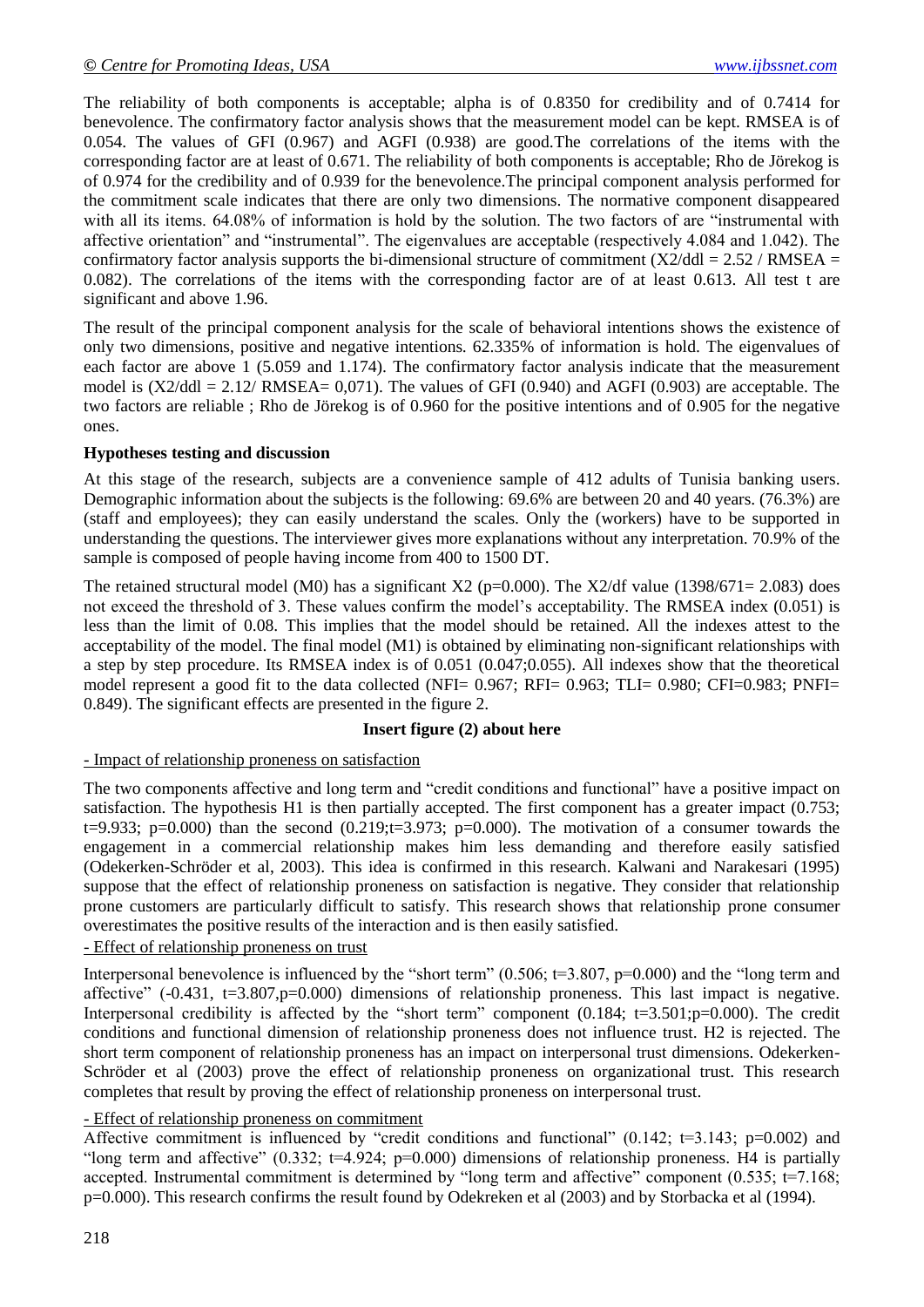# - Effect of relationship proneness on behavioral intentions

Positive intentions are not affected by relationship proneness. Negative intentions are influenced by "short term" (0.265; t=3.794, p=0.000) and "long term and affective" (0.395; t=5.093, p=0.000) dimensions. H5 is partially accepted.

# - Effect of satisfaction on trust

Satisfaction has a positive effect on interpersonal credibility (0.827, t=13.141, p=0.000) and on interpersonal benevolence  $(0.711; t=6.459, p=0.000)$ . H6 is accepted. Crosby et al (1990) explain that, in a services area, the quality of a relationship determines its durability. The effect of satisfaction on trust proves the fairness of the interaction between the customer and the firm. (Ganesan, 1994). The Tunisian customer is, according to this study, convinced of the fairness of the relationship he has with the bank's representative. Satisfaction has a higher impact on the competence of this last than on his benevolence.

#### - Impact of trust on commitment

Affective commitment is affected only by interpersonal credibility  $(0.452; t=6.046, p=0.000)$  and interpersonal benevolence (0.341; t=6.432, p=0.000). Instrumental commitment is influenced only by interpersonal benevolence (0.203; t=3.536, p=0.000). H7 is partially accepted. Ganessan and Hess (1997) prove that the most important determinants of commitment are interpersonal credibility and organizational benevolence. This result is found in this research for affective but not the instrumental dimension of commitment. The interpersonal credibility has the most important impact on affective commitment. The impact of trust on commitment is evident (Morgan and Hunt, 1994). It varies depending on trust dimensions (Ganessan and Hess (1997). This research proves that interpersonal benevolence influences both components of commitment but interpersonal credibility influences only affective commitment. Ochi (2007) confirmed this last result in a Tunisian banking context. She explains that all banks' representatives have similar skills but different degrees of interest towards the customers.

### - Impact of commitment on behavioral intentions

Positive intentions are affected by affective commitment  $(0.821, t=9.834, p=0.000)$ . Negative intentions are influenced by instrumental commitment (0.292, t=3.714,  $p=0.000$ ). H8 is partially accepted. Liang and Wang (2007) prove that consumers try to adopt a behavior consistent with their level of commitment. A committed person refuses most of the time the change what facilitates loyalty. Positive intentions are influenced only by affective commitment. We conclude that in an advanced stage of the relationship between a bank and a customer, what encourages this last to act is the degree of affective proximity.

Instrumental commitment reflects an obligation to not leaving the bank. We found that it does not encourage the customer to say positive things about the bank. This last is related to a strong conviction and not to the incapacity to beak the relationship with the bank. Negative intentions are related to the complaining behavior addressed to the bank's representatives or to external organizations. It is influenced positively by instrumental commitment. An individual that is obliged to keep the relationship with the bank is particularly perceptive to the mistakes this last can do. The more he feels he is obliged to commit to the bank, the more he would say negative things about it.

# *Conclusion*

Inconsistencies in both theory and practice of relationship marketing encourage some authors to criticize its efficiency. Odekerken-Schröder et al (2003) as well as Garbarino and Johnson (1999) show the need for studying the conditions of use of relationship marketing. The relationship proneness is a psycho-contextual variable. The discriminant validity of this research proves that the contextual dimension of relationship proneness does exist. The relationship proneness is an efficient criterion of segmentation. It must be taken into account before deciding witch type of marketing to apply: relational or transactional.

The feelings and evaluations that can be influenced by customer relationship proneness are not clearly studied in the literature. The studies in this area are limited to satisfaction, trust and commitment. The nature of the impact of customer relationship proneness (moderator or determinant) is also considered differently between authors.

We show here that in order to study the impact of customer relationship proneness, all the components of the "relationship channel" have to be taken it to account. We prove also that considering this impact as a moderation is an important theoretical confusion. The commitment is particularly influenced by the interpersonal trust. Tunisian banks could focus on the quality of the relationship they have with their customers. Only the consecutive effects between the components of the relationship are considered. It will be interesting to test indirect effects, for instance the impact of satisfaction on behavioral intentions.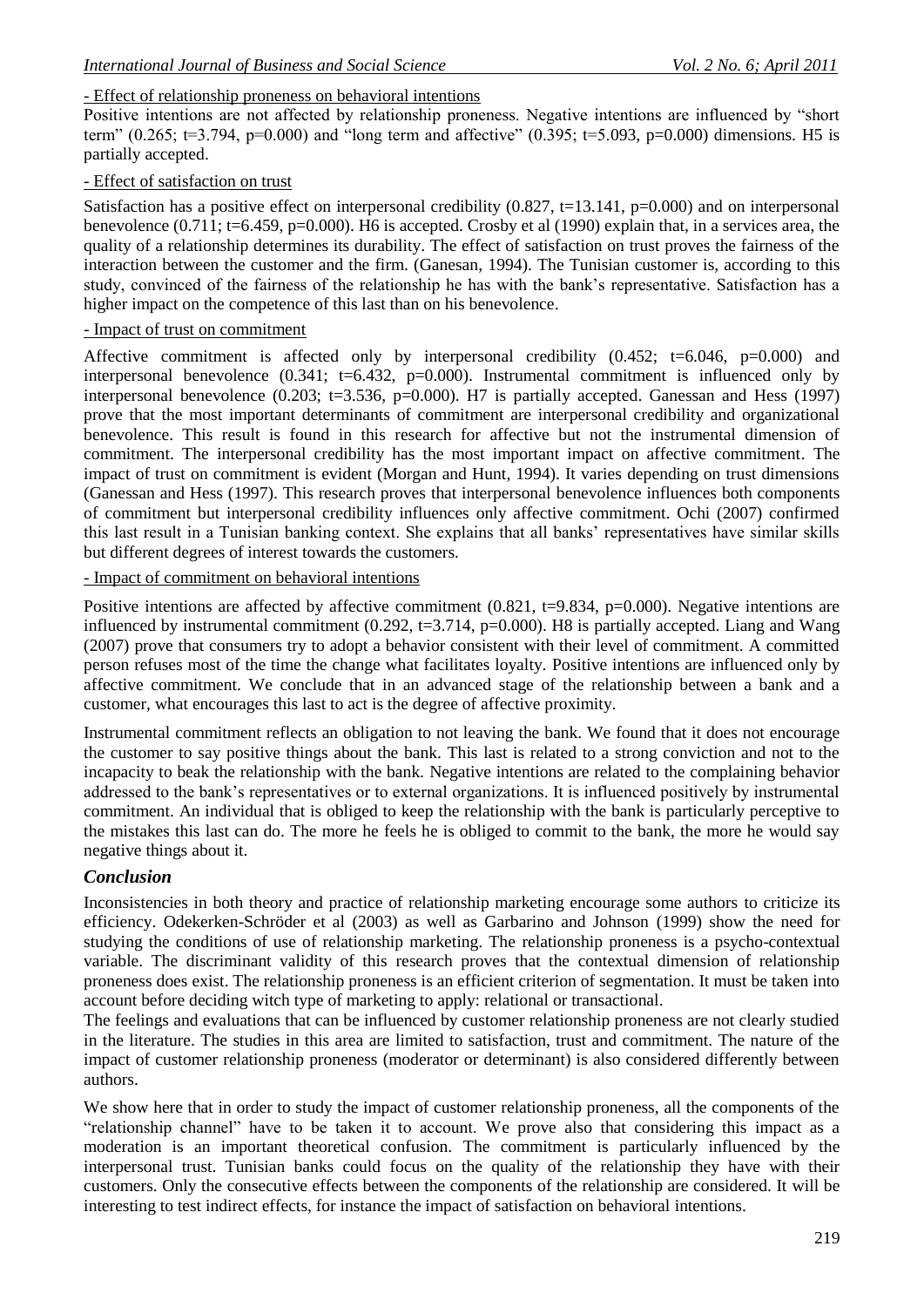The use of only one questionnaire is a source of a methodological problem (De Wulf et al 2001). Future researches could develop measurement scales appropriate to the Tunisian context in order to understand better the relationship between Tunisian customer and his bank.

# *References*

Ambler, T. (1995) in Frisou J., (1998) : "Premiers jalons pour une théorie éclectique de la fidélité des clients : Un essai de validation empirique sur le marché des services de télécommunication", *Congrès International de l'Association Française du Marketing*, Bordeaux.

Anderson J. C., & Narus J. A., (1991) in Garbarino E. and Johnson M.S, (1999), « The Different Roles of Satisfaction, Trust and Commitment in Customer Relationships », *Journal of Marketing*, Vol 63, April, pp.70-87.

Anderson, E. & Weitz B., (1989): "Determinants of Continuity in Conventional Industrial Channel Dyads", *Marketing Science*, Vol 8, no 4, pp. 310-324.

Aurier, P., Benavent, C. and N'Goala G., (2001) : « Validité discriminante et prédictive des composantes de la relation a la marque », *17eme Congrés de l'association Française du Marketing*, Deauvillle.

Bahia, K., Perrien, J. and Tomiuk**.** M., (2005), "Some Antecedents and Consequences of the Client's Relational Predisposition: An Application to the Retail Banking Industry", *Servsig Conference* American *Marketing Association*, Singapore, June. Barnes, J.G., (1997): « Closeness, Strength, and Satisfaction: Examining the Nature of Relationships between Providers of Financial Services and their Retail Customers », *Psychology & Marketing,* Vol 14, no 8, pp. 765-790.

Barnes, J.G., (1994) in Barnes J. G, et Howlett Darrin M., (1998), « Predictors of Equity in Relationships Between Financial Services Providers and Retail Customers », *The International Journal of Bank Marketing*, Vol 16, n° 1, pp. 15-23.

Beatty, S.E., Mayer, M., Coleman, J.E., Reynolds, K.E. & Lee, J., (1996) : « Customer-Sales Associate Retail Relationships », *Journal of Retailing*, Vol. 72, no 3, pp. 223-247.

Bendapudi N. and Berry L. L., (1997): "Customers' Motivations for Maintaining Relationships With Service Providers", *Journal of retailing*, Vol 73, no 1, pp. 15-37.

Berry, L., (1995): « Relationship Marketing of Services - Growing Interest, Emerging Perspectives », *Journal of the Academy of Marketing Science*, Vol. 23, no. 4, pp. 236-245.

Berry L. & Parasuraman, A., (1991) : « Marketing Services » in Morgan R. M. and Hunt S. D, (1994): « The Commitment-Trust Theory of Relationship Marketing », *Journal of Marketing,* July, Vol 58, no 3, pp. 20-39.

Bloemer, J., Odekerken-Schröder, G. & Kestens L., (2003): « The Impact of Need for Social Affiliation and Consumer Relationship Proneness on Beahavioural Intentions : An Empirical Study in a Hairdresser's Context », *Journal of Retailing and Consumer Services*, Vol. 10, July, no 4, pp. 231-240.

Bloemer, J. & Odekerken-Schröder, G., (2002): « Store Satisfaction and Store Loyalty Explained by Customer- and Store-Related Factors » *Journal of Consumer Satisfaction, Dissatisfaction and Complaining Behavior*, Vol. 15, pp. 68-81.

Boulding, W., Kalra A., Staelin R. & Zeithaml, V. A. (1993): « A Dynamic Process Model of Service Quality : From Expectations to Behavioural Intentions », *Journal of Marketing Research*, Vol. 30, February, pp. 7-27.

Cadotte, E. R., Woodruff, R. B. and Jenkins R. L., (1987), « Expectations and Norms in Models of Consumer Satisfaction », *Journal of Marketing Research*, Vol. 24, July, no 3, pp. 305-315.

Carrillat F. A., Jaramillo F., & Mulki J. P., (2009) : « Examining the Impact of Service Quality : A Meta-Aanalysis of Empirical Evidence », *Journal of Marketing Theory and Practice*, Vol. 17, no 2, pp. 95-110.

Chandon J. L ., and Bartikowski B., (2004) "Une échelle ordinale permettant de classer les répondants en « satisfait », « indifféernt » et « insatisfait » », Recherche et Applications en marketing, Vol 19, 1, pp. 39-54.

Chouk, I. & Perrien, J. (2004) : « Les facteurs expliquant la confiance du consommateur lors d'un achat sur un site marchand : une étude exploratoire », *Décisions Marketing*, July-August, no 35, pp. 75- 87.

Christy R., Oliver G. and Penn J., (1996) : " Relationship Marketing in Consumer Markets", Journal of Marketing Management, Vol 12, no 1-3, pp. 175-187.

Czepiel, J. A., Rosenberg, L. J. and Akerele, A., (1975) in Westbrook R. A. and Oliver R. L. (1981), « Developping Better Measures of Consumer Satisfaction: Some Preleminary Results », *Advances In Consumer Research*, Vol 1981, pp. 94-99.

Darpy D., & Prim-Allaz I., (2007) : "Le role de variables psychologiques individuelles dans un cadre relationnel", Actes *du XXIIIème Condrès International de l'Association Française du Marketing*, Aix-les-Bains.

Davis F. D., & Mentzer J. T., (2008) : « Relational Resources in Inter-organizational Exchange : The Effects of Trade Equity and Brand Equity», *Journal of Retailing*, Vol. 84, nº 4, pp. 435-448.

Depardon K. C. and N'Goala G., (2009) : « Les effets de la satisfaction, de la confiance et de l'engagement vis-à-vis d'une marque sur la participation des consommateurs à un boycott », *Recherche et Applications en Marketing*, Vol 24, no 1, pp. 43-67. De Wulf, K., Odekerken-Schröder, G. & Lacobucci, D., (2001): « Investments in consumer relationships: A crosscountry and cross-industry exploration », *Journal of Marketing.* Octobre, Vol.65, no 4, pp. 33-51.

Dick, A. S. & Basu, K. (1994) in N'Goala G. (2003) : « Proposition d'une conceptualisation et d'une mesure relationnelle de la fidélité », *Actes du Congrès International de l'AFM.*

Dwyer, F. R., Shurr, P. H. & Oh, S., (1987): « Developing Byer-Seller Relationships », *Journal of Marketing*, Vol 51, April, pp. 11-27.

Ennew, C.T. & Binks, M.R., (1995) in Barnes J. G, et Howlett D. M., (1998) : «Predictors of Equity in Relationships Between Financial Services Providers and Retail Customers», *The International Journal of Bank Marketing*, Vol 16, n° 1.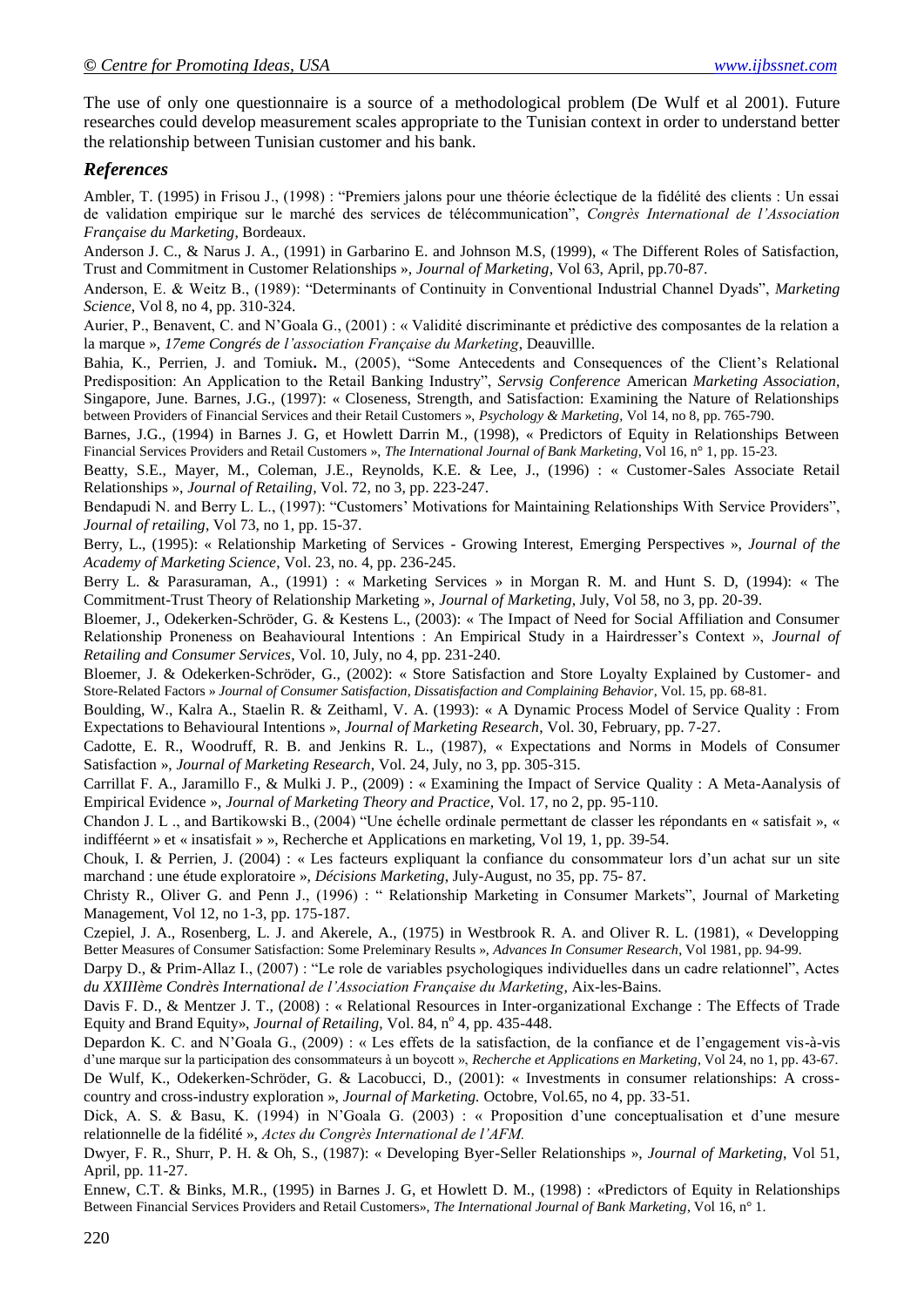Evrard, Y. & Aurier, P., (1996): « Identification and Validation of the Components of the Person-Object Relationship »*, Journal of Business Research*, Vol. 37, n° 2, pp. 127-134.

Fournier S., Dobscha S. and Mick D. G., (1998) in Garbarino E. et Johnson M..S, (1999): « The Different Roles of Satisfaction, Trust and Commitment in Customer Relationships », *Journal of Marketing*, 63, April, pp.70-87.

Foa, U. G., and Foa, E. B., (1976) in Wagner J et Rydstrom G., (2001), "Satsifaction, Trust and Commitment in Consumers Relationships with Online Retailers", *European Advances In Consumer research*, Vol 5, pp. 276-281.

Fullerton, G., (2003): « When Does Commitment Lead to Loyalty? », *Journal of Service Research*, Vol. 5, May, no 4, pp. 333-345.

Ganesan, S. & Hess, R., (1997): "Dimensions and Levels of Trust: Implications for Commitment to a Relationship", *Marketing Letters,* Vol. 8, no 4, pp. 439-448.

Ganesan, S. (1994): « Determinants of Long-term Orientation in Buyer-Seller Relationships », *Journal of Marketing*, Vol. 58, n° 2, pp. 1- 19.

Garbarino, E. & Johnson, M.S., (1999): « The Different Roles of Satisfaction, Trust and Commitment in Customer Relationships », *Journal of Marketing*, Vol. 63, Avril, pp.70-87.

Gentry, J. W. & Brown, T. L., (1980): « Developing a Bayesian Measure of Brand Loyalty : A Second Look », *Advances in Consumer Research*, Vol. 7, pp 713-716

Gordon, M. E., McKeage, K. & Fox, A. M., (1998) "Relationship Marketing Effectiveness: The Role of Involvment", *Psychology & Marketing*, Vol. 15, no 5, pp. 443-460.

Geyskens, I., Steenkamp, J-B., Scheer, L.K. & Kumar, N, (1999): "A Meta-Analysis of Satisfaction in Marketing Relationship Channels", *Journal of Marketing Research*, Vol 36, nº 2, pp. 223-239.

Gronroos C, (1990) in Benamour Y. and Prim I. (2000), « Orientation relationnelle versus transactionnelle du client : développement d'une échelle dans le secteur bancaire français », *Actes du XIVème Congrès de l'Association Française de Marketing*, Montréal, Vol. 16, 2, pp. 1111-1123.

Gurviez, P. & Korchia, M., (2002) : « Proposition d'une échelle de mesure multidimensionnelle de la confiance dans la marque », *Recherche et Applications en Marketing*, Vol. 17, no 3, pp. 41-62.

Gwinner, K. P., Gremler, D. D. & Bitner, M. J., (1998): « Relational Benefits in Services Industries: The Customer's Perspective », *Academy of Marketing Science,* pp. 101-114.

Gutierrez, S., Cillan, G. & Izquierdo, C. C, (2004): « The Consumer's Relational Commitment: Main Dimensions and Antecedents », *Journal of Retailing and Consumer Services*, Vol. 11, Novembre, no 6, pp. 351-367.

Hill, D. J., (1986): « Satisfaction and Consumer Services », *Advances in Consumer Research*, Vol. 13, pp. 311-315.

Jackson B.B., (1985), "Build Customer Relationships that Last", *Harvard Business Review*.

Jacoby J et Chestnut R., (1978) in Goldberg S. M., (1982), « An Empirical Study of Life Style Correlates to Brand Loyal Behavior », *Advances in Consumer Research*, Vol 9, pp 456-460.

Jacoby, J., (1971) in Goldberg S. M. (1982) : « An empirical study of lifestyle correlates to brand loyal behavior », *Advances in Consumer Research*, Vol. 9, pp 456-460.

Johnson M. S., Sivadas E. and Garbarino E., (2008), «Customer Satisfaction, Perceived Risk and Affective Commitment: An Investigation of Directions of Influence», *Journal of Services Marketing*, Vol 22, no 5, pp. 353-362.

Johnson, M. D., et Fornell, C., (1991) in Chumpitaz R. et Swaen, (2004) : « La qualité perçue comme déterminant de la satisfaction des clients en Businee-to-business. Une étude empirique dans le domaine de la téléphonie », *Recherche et*  Applications en Marketing, n<sup>o</sup> 2.

Johnson D. et Grayson K. (2005), « Cognitive and affective trust in service relationships », *Journal of Business Research*, Vol 58, no 4, pp. 500-507.

Johnson-George C. and Swap W.C., (1982) in Gurviez, P. & Korchia, M., (2002) : « Proposition d'une échelle de mesure multidimensionnelle de la confiance dans la marque », *Recherche et Applications en Marketing*, Vol. 17, no 3, pp. 41-62.

Kalwani, M. U. and Narakesari, N., (1995) : « Long-Term Manufacturer-Supplier Relationships: Do They Pay Off for Supplier Firms? », *Journal of Marketing*, Vol 59, January, p.p. 1-16

Kortelahti H., (1993) in Reynolds N. D. & Simintras A., (2000), « Establishing Cross- National Equivalence of The Customer Satisfaction Dissatisfaction Construct", *European Business Management school*, Vol 7.

Lacoeuilhe J., (2000) : « L'attachement à la maque : Proposition d'une échelle de mesure », *Recherche et Applications en Marketing*, Vol 15, no 4.

Lacey R., (2007) : « Relationship Drivers of Customer Commitment », *Journal of Marketing Theory and Pratice*, Vol 15, no 4, pp. 315-324.

Lichtlé M. C., & Plichon V., (2008) : « Understanding Better Consumer Loyalty », *Recherche et Applications en Marketing*, Vol.23, no 4, pp. 121-140.

Macneil. I. R., (1980) : « Power, Contract, and the Economic Model », *Journal of Economic Issues*, Vol XI, no 4, p.p 909-923.

Marion D. (2001) : « Le Marketing relationnel existe-t-il ? », *Décisions Marketing***,** January-April, N 22, pp. 7-16.

Mayer R. C., Davis J. H. et Schoorman F. D, (1995) : « An Integration Model of Organisational Trust », *Academy of Management review*, Vol 20, N 3, pp. 709-735.

Meng, J., Elliott, K. M., (2009) : "Investigating Structural Relationships Between Service Quality, Switching Costs and Customer Satisfaction", *The Journal of Applied Business and Economics,* Vol. 9, no 2, pp. 54-67.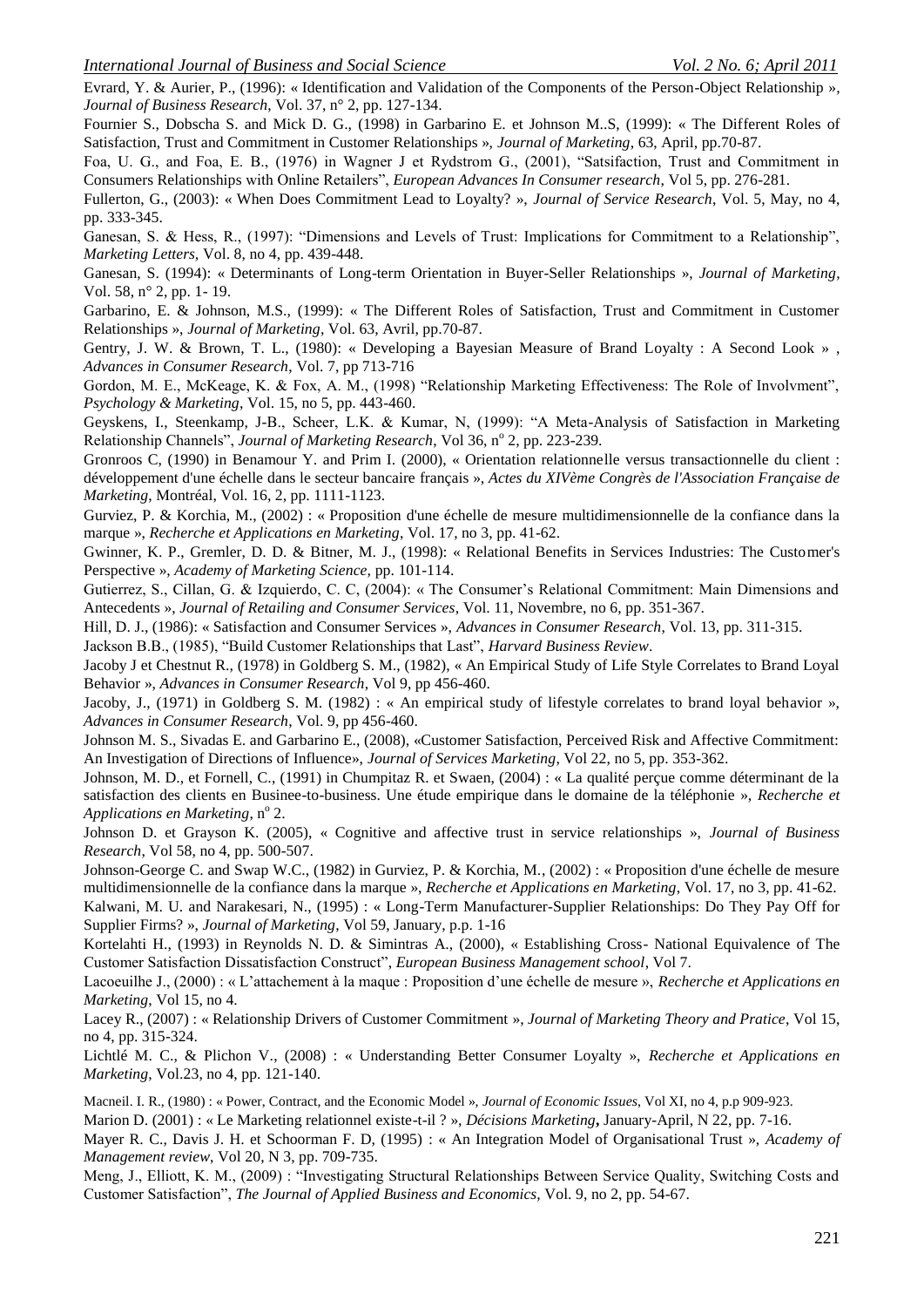Moorman C, Deshpande R, and Zaltman G, (1993) : "Factors Affecting Trust in Market Research Relationships", *Journal of Marketing*, January, Vol 57, no 1, pp. 81-101.

Morgan R. M. et Hunt S. D, (1994) : « The Commitment-Trust Theory of Relationship Marketing », *Journal of Marketing,* July, Vol 58, no 3, pp. 20-39.

N'Goala G. (2003) : « Proposition d'une conceptualisation et d'une mesure relationnelle de la fidélité », *Actes du Congrès International de l'AFM.*

Newman J. et Werbel R. A. (1973) in Lacoeuilhe J., (2000), « L'attachement à la maque : Proposition d'une échelle de mesure », *Recherche et Applications en Marketing*, Vol 15, no 4.

Odekerken-Schröder G., De Wulf K. and Schumacher P., (2003), « Strengthening Outcomes of Retailer-Consumer Relationships, the Dual Impact of Relationship Marketing, Marketing Tactics and Consumer Personality », *Journal of Business Research,* Vol 56, no 3, pp. 177-190.

Odekerken-Schröder G, Bloemer J et Kestens L, (2002), "The Impact Of Need For Social Affiliation And Consumer Relationship Proneness On Behavioural Intentions – An Empirical Study In A Hairdresser's Context", *Research Memoranda from Maastricht : METEOR, Maastricht Research School of Economics of Technology and Organization*

Oliver, R. L., (1980): "A Cognitive Model of the Antecedents and Consequences of Satisfaction Decisions", *Journal of Marketing Research*, Vol 17, no 4, pp. 460-470.

Ouzaka I, (2002) : « Les consommateurs et leurs marques : étude de la prédisposition du consommateur à s'engager dans la relation », Working Paper centre d'études et de recherches sur les organisations et la gestion Université de droit, d'économie et des sciences d'Aix Marseille Institut d'Administration des entreprises, no 649.

Prim-Allaz I. and Sabadie W., (2003), « L'orientation relationnelle des clients : un nouvel outil de segmentation », *8èmes Journées de Recherche en Marketing de Bourgogne, Dijon.*

Rempel, J. K., Holmes J.G. and Zanna, M.P., (1985) : « Trust in close relationships », *Journal of Personal and Social Psychology*, Vol **49**, no 1, pp. 95–112.

Rowe A. T. et Coote L. V., (2000), "Measuring Satisfaction With Interpersonal Service And Self-Service Technolog", ANZMAC 2000 *Visionary Marketing for the 21st Century: Facing the Challenge.*

Schaves D.E. & Barnes J.G., (1996) : « The Fundamentals of Relationships : An Exploration of the Concept to Guide Marketing Implementation », *Advances in Services Marketing and Management*.

Shankar V., Smith A. K. & Rangaswamy A., (2003) : « Customer Satisfaction and Loyalty in Online and Offline Environments», *International Journal, of Research in Marketing*, Vol 20, pp. 153-175.

Sheth, J. N., Park, C. W., (1974): « A Theory of Multidimensional Brand Loyalty », *Advances in Consumer Research*, Vol 1, pp. 449-459.

Simon, E., (2007) : « La confiance dans tous ses états », *Revue Française de Gestion*, Vol 33, no 175, pp. 83-96.

Selnes F., (1998): « Antecedents and Consequences of Trust and Satisfaction in Buyer–Seller Relationships », *European Journal of Marketing*, Vol 32, no (3/4), pp. 305–322.

Singh, R., (2008): « Relational Embeddedness Tertius Iungens Orientation and Relationship Quality in Emerging Markets », *Asia Pacific Journal of Marketing and Logistics*, Vol 20, no 4, pp. 479-492.

Smith, J. B., & Barclay D. W., (1997): "The effects of Organizational Differences and Trust on the Effectiveness of Selling Partner Relationships", *Journal of Marketing*, Vol 61, no 1, pp. 3-21.

Smith, S. et Costello C., (2009), "Culinary Tourism: Satisfaction With a Culinary Event Utilizing Importance-Performance Grid Analysis", *Journal of Vacation Marketing*, Avril, Vol 15, no 2, pp. 99-110.

Storbacka, K., Strandvik, T. and Grönroos, C. (1994) : "Managing Customer Relationships for Profit: The Dynamics of Relationship Quality", *International Journal of Service Industry Management,* Vol 5, no 5, pp. 21-38.

Swaen, V. & Chumpitaz, R. C. (2008) : « L'impact de la responsabilité sociétale de l'entreprise sur la confiance des consommateurs », *Recherche et Applications en Marketing*, Vol 23, no 4.

Vanhamme, J. (2004) : « La surprise et son influence sur la satisfaction des consommateurs : synthèse des recherches et implications managériales », *Revue Française de Marketing*, May, no 197, 2/5, pp. 41-60.

Venetis, K. A., & Ghauri P. N. (2000): « The Importance of Service Quality on Customer Retention: An Empirical Study of Business Service Relationships », *Marketing in a Global Economy Conference*, Congrès, Buenos Aires, June-July, pp. 215-224.

Westbrook, R. A. & Oliver R. L., (1981) : "Developing Better Measures of Satisfaction: Some Preliminary Results", *Advances in Consumer Research*, Vol 8, pp. 94-99.

Woodruff, R., Ernest, C., & Roger, J., (1983) in Hill D. J. (1986) : « Satisfaction and Consumer Services », *Advances in Consumer Research*, Vol 13, pp. 311-315.

Weinberg, P. (1998) : « Behavioral Aspects of Customer Commitment », *European Advances in Consumer Research*, Vol 3, pp. 268-272.

Wirtz, J. (1994), « Consumer Satisfaction with Services: Integration Recent Perspectives in Services Marketing with the Traditional Satisfaction Model », *Asia Pacific Advances in Consumer Research*, Vol 1, pp. 153-159.

Zineldin, M and Johnson P. (2000): « An Examination of the Main Factors Affecting Trsut/Commitment in Supplier-Dealer Relationships: An Empirical Study of the Swedish Wood Industry », *The TQM Magazine*, Vol 12, N 4, p 245.

Zins, A. H., (2001) : "Timing and Contextual Effects on Satsifaction Measurment", *Europpean Advances in Consumer Research*Vol 5,pp. 37-45.